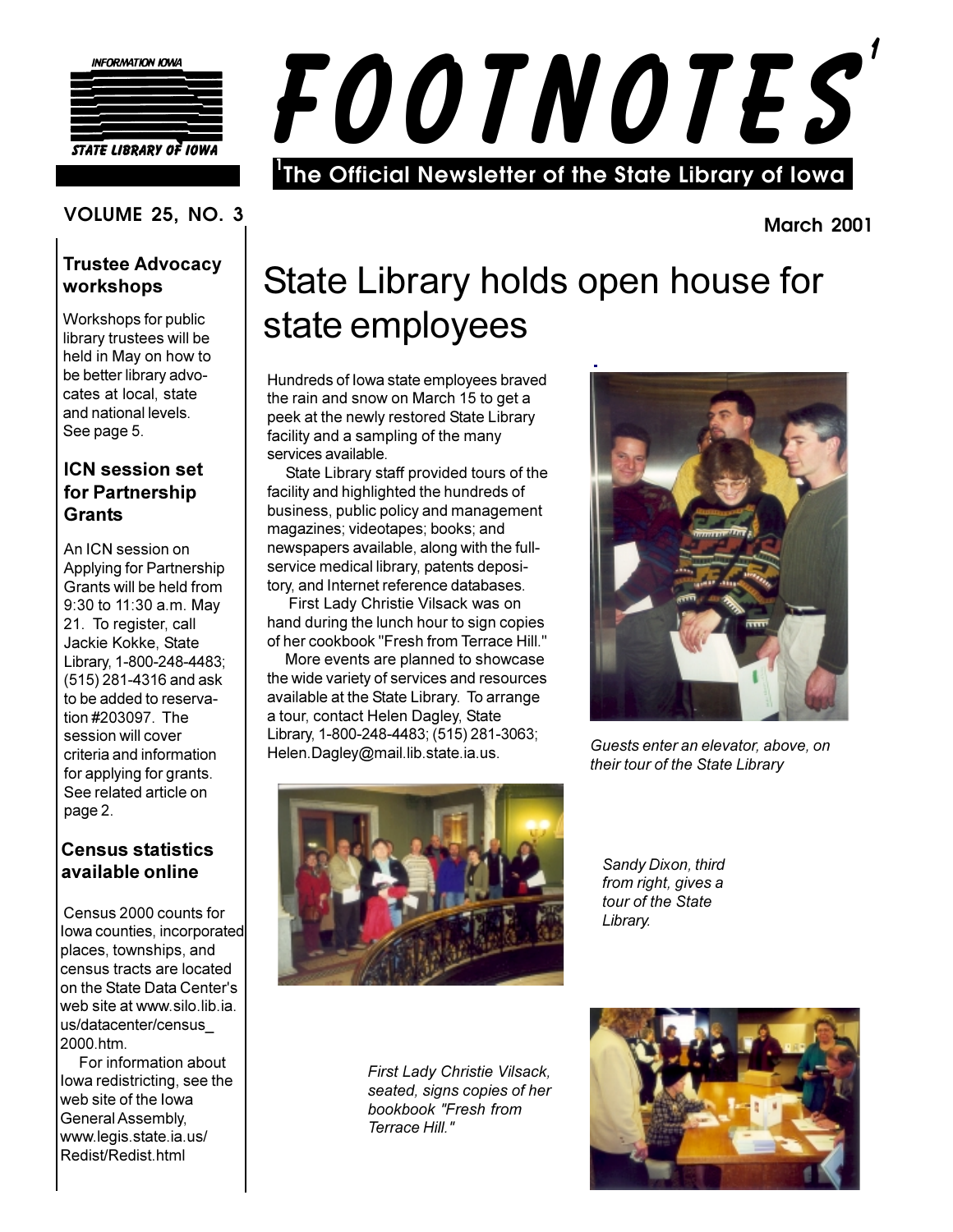### **Notes from the State Librarian**

Even though I have been a member of the library profession for 30 vears. I am still awed by the desire to serve the greater good and the level of



Sharman **Smith** 

cooperation that can be found among libraries. While these traits are not unique to lowa, they can be found throughout the lowa library community.

Locally, the examples of cooperation among libraries are numerous and varied. In the Waterloo/Cedar Falls area, the University of Northern Iowa, the Cedar Falls Public Library, Hawkeye Community College, and, soon, the Waterloo Public Library share one automated "card catalog and check out" system. From any location, library users can tell not only what libraries in the area own a title, but whether it is on the shelf. A similar shared system can be found in the Cedar Rapids/Marion/Hiawatha area. The nine public libraries in Clayton County, as well as the libraries in Denison, are working on similar systems.

In the Quad Cities area, Iowa libraries of all types (public, academic, and special) share not only an automated system with each other, but with libraries across the river in Illinois. In addition, they do joint purchasing of electronic information databases, and provide a van delivery service that transports

books and other materials for patrons from one library to another.

Other libraries such as Arlington/ Fayette and Waterloo/Cedar Falls are sharing a library director. The Decorah Public Library is providing a large-print books collection to libraries around the state. A number of libraries in southeast lowa are sharing rotating collections of CDs and audio books. In northwest lowa, the Emmetsburg Public Library, the lowa Lakes Community College Library, and a community wellness center share a joint facility. In southwest lowa, a number of librarians have agreed to provide technology assistance to other libraries in exchange for some intense technology training.

On a statewide level, lowa is one of only a few states with a "statewide" library card program" (Open Access) where an lowan can take his or her local library card and check out books, audiotapes, videos, and other library materials from almost any library in the state. This means lowans can use libraries that are convenient to them in their daily lives, whether they use a library near where they work, shop, or play or as they travel around the state. Iowans take advantage of this privilege almost 3 million times a year.

In a much more invisible way, there is another statewide program that provides lowans with access to all of lowa's library resources, the Access Plus Program. More than 600 lowa libraries have agreed to share their books and other materials through interlibrary loan with other libraries to fulfill lowans' information needs that cannot be answered locally. This kind of cooperation and sharing gives lowans access to all of the state's library resources.

The list of collaborative efforts among Iowa libraries is endless. These efforts are being made, not to benefit the library, but to provide lowans with the best library service possible.

Perhaps it is the nature of those who choose to work in libraries. Perhaps it is the very purpose for which libraries were established. Whatever the reason, lowa and lowans are the beneficiaries of these cooperative efforts.

### **LSTA Partnership** grants available

The State Library is providing a third year of competitive Library Services and Technology Act (LSTA) Partnership Grants.

The grants assist public libraries with pioneering innovative service with new partners and provide a mechanism for sharing their experiences with other libraries.

Another \$100,000 in LSTA funds will be awarded to Partnership Grant projects which:

• focus on information literacy projects;

• encourage partnerships between libraries of different types, agencies, community organizations and other groups;

• and include activities that address meeting lowans' increasing demands for information and library services by identifying and encouraging resource sharing and partnerships. (Goal III, State Library of Iowa's Five-Year Plan for the Use of LSTA Funds, FY98-02)

More information about the Partnership Grants is available at www.silo.lib. ia.us/LSTA/partnership\_grants.htm, or by calling or e-mailing Judy Jones at 1-800-248-4483; judy.jones@lib.state.ia.us.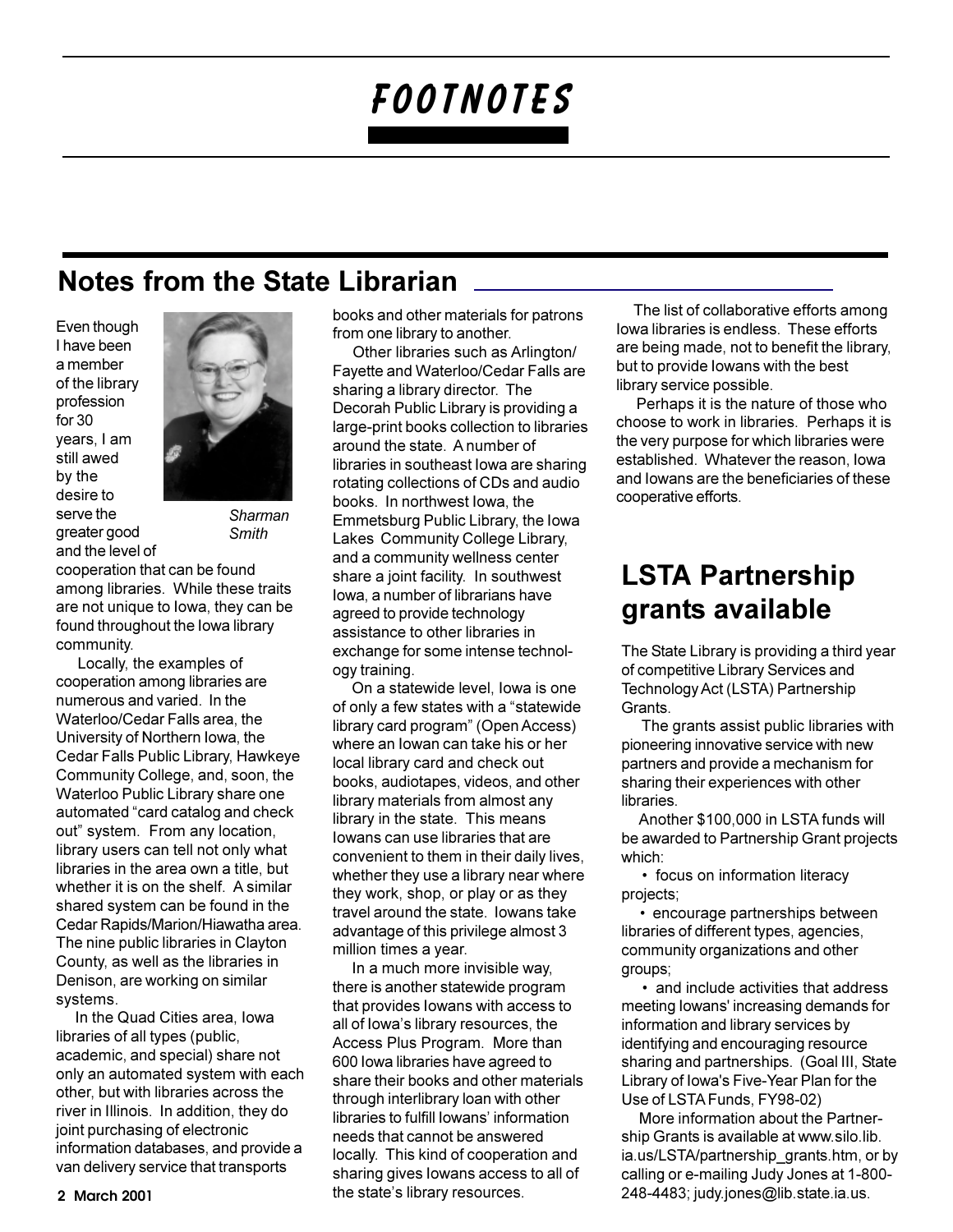### **Certification Update**

Congratulations to the following public library staff recently certified for the first time through the State Library's lowa Certification Program for Public Librarians.

Karen Burkett-Sandoval, Ankeny Vickie Coleman, Nora Springs Kathe Fichter, Randolph **Mary Frisbie, Lake Mills** Teresa Gonterman, Malvern David Grebasch, Maxwell **Nitavonne Herr, Fort Atkinson** Sarah Holtz, Rudd LeAnn Kunz, Washington **Orlys Maasen, Bode** Merri Mayfield-Cook, Winthrop **Carol Niles, Fairfax** Michelle Parizek, Clutier **Melissa Patrick, Harpers Ferry** Joyce Peel, Perry **June Rush, Elliott** Paul Seelan, Council Bluffs Jacqueline Shafar, Creston JoAnn Spear, Beaman Susan Von Behren, Morley

### Dates to Remember

April 1-7 - National Library Week April 19-20 - KidsFirst Conference, Johnston April 24 - Commission meeting April 30-May 1 - ALA Legislative Day, Washington DC Registration for Summer Public Library Management 2 May 7-11 - Trustee Advocacy Training Programs (

### PLM class is catalyst for children's reading program

A project for Public Library Management 1 has had a marvelous influence on nearly 400 Ankeny youngsters.

Karen Burkett-Sandoval, children's librarian at the Ankeny Public Library, wanted to begin a daycare outreach program through the library. The project paper was just the stimulus she needed to study, outline and implement the project.

"Our board had a goal of doing more outreach in the community, and I had a desire to reach out and share with the children of Ankeny how wonderful reading is and how great their library is," said Burkett-Sandoval.

Each month, Burkett-Sandoval and Karen Estep, another Ankeny children's librarian, visit the nine largest daycares in town for story times. They also provide parents with newsletters that highlight special library events and offer helpful reading tips.



"The children love the visit," said Burkett-Sandoval, "and an unexpected benefit of the program was revealed when we had three of the daycares call the library last fall to schedule a tour of the library.

"I've had several children come up to me at the library and say, 'I saw you at my daycare.' What a great feeling."

The Eldora Public Library and "Home Connection" received an **LSTA Partnership Grant** to offer the program "Reaching Out to Read Out Loud." Fourth grader "Katie P", winner of the program's essay contest wrote: "My Dad was never a big reader. That was problem in our family because I love to read. At least that is until Harry Potter

My Mom got the first Harry Potter book and said we were going to read them together as a family.



series.

When we started the first book we weren't sure we were going to like it. Soon, however, we couldn't wait to see what was going to happen next.

The biggest surprise was Dad. He loves our reading time. He is always the one to request Harry Potter time. He sits back, relaxes, and closes his eyes. He is truly in heaven. His enjoyment of reading has gone beyond Harry Potter. We have also read the whole Shiloh

Now we get to do something as a family that I love to do. That is how Harry Potter has changed my life."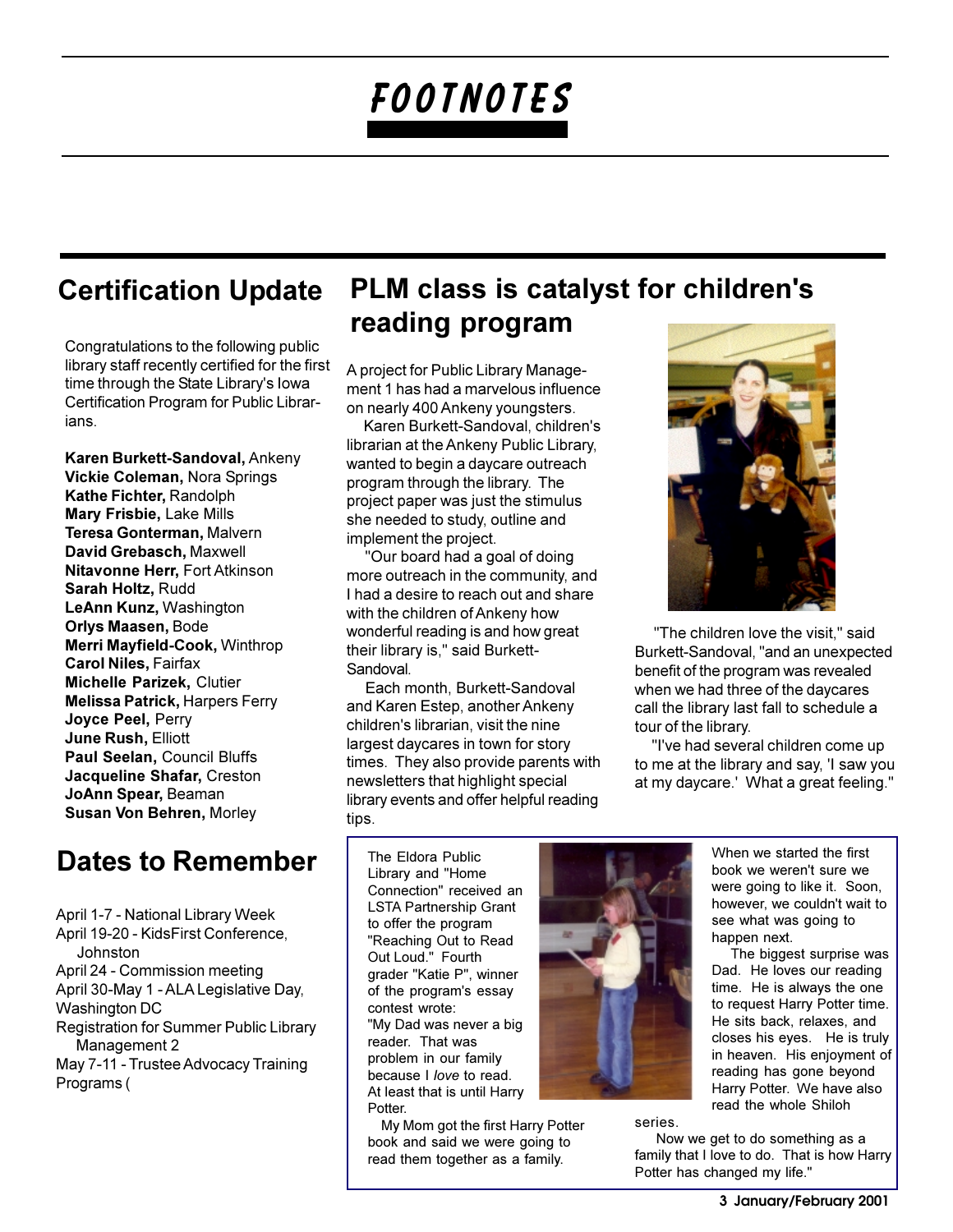#### **Iowa Commission of Libraries - Minutes** February 27 - State Library of Iowa

(These minutes are considered draft until approved by the lowa Commission of Libraries.)

Present: Pam Bradley, Dwight Carlson Bill O'Brien, Dale Ross, Nancy Ross Absent: John Bennett, Eldon Huston, Berta Van Ekeren Guests: Kay Elliott Staff: Sharman Smith, Mary Wegner, Carol Simmons, Mary Cameron, Sandy Dixon, Roy Kenagy, Gerry Rowland, Annette Wetteland

DRoss called the meeting to order at 10:00 a.m.

#### $40$

#### **B.** Commission Reports

DRoss reported receiving a letter from Ted Stilwill, Director of the Department of Education, in response to submission of the State Librarian's evaluation. DRoss also received a letter from Frank Strong. Director of Independent Living. expressing his concerns with the Task Force recommendations regarding sight and hearing impaired persons. DRoss will convey to Strong the Task Force discussion of the issues.

DRoss discussed the public input sessions about the Commission Priorities and the Library Services Task Force recommendations. An estimated 100 people attended. Others are requesting the video.

DRoss talked about study bill H145 which requires high speed internet access for all lowans and is very close to Task Force recommendation #4.

The dates and tentative locations of the Iowa Trustee Advocacy Training workshops were announced: May 7th, Anita; May 9<sup>th</sup>, Storm Lake; May 14<sup>th</sup>, Des Moines; May 17th, Waverly; and May 18th, Amana or Iowa City.

#### 1.0 Set Agenda

Smith requested one change in the agenda, to move State Library Customer/ Potential from 4.0 A to 4.0 C. Motion carried

#### 2.0 Approve Minutes

NRoss moved to approve minutes. O'Brien seconded.

#### 3.0 Financial Report

Smith gave the financial report and explained the status of the open accounting position. Discussion followed regarding the budget cuts and de-appropriation bill. Carlson moved to receive the financial report: Bradley seconded. Motion carried.

#### 4.0 Communications A. Special Reports

Mary Cameron, Youth Services Consultant, reported State Library involvement in a number of statewide initiatives such as Every Child Reads and Stories 2000. Cameron also introduced one of the two Promise Fellows recently hired to work on lowa Stories 2000, Sarah Goepel. The second Promise Fellow, Steven Person, will begin March 1.

Roy Kenagy introduced the HealthInfolowa web site developed by the State Library through a grant provided by the National Library of Medicine. The web site will go public in approximately one month. Kenagy also provided the Commission with an overview of usage of the library (phone requests, visitors, interlibrary loans, etc.)

#### **B.** Commission Reports (continued)

DRoss reported that approximately 80 legislators attended the lowa Library Association Legislative Day January 24th. Several meetings were held at the State Library that day, including the Regional Trustees Council, the Iowa Urban Public Libraries Association. First Lady Christie Vilsack's news conference, and a State Library open house for the lowa library community.

#### D. State Librarian's Report

Smith outlined current vacancies and the procedures for filling the four positions.

She also reported that terms expire for Huston, Van Ekeren, and NRoss April 2001. NRoss has requested not to be reappointed. Huston and Van Ekeren would accept reappointment. This information was reported to the

#### Governor's Office.

Wegner announced that lowa's application was approved by the Gates Foundation. Iowa libraries will be included in the fourth round of Gates grants in 2003.

#### E. Discussion Items

DRoss told the Commission about two legal suits pending in opposition to the child Internet protection legislative recently passed by Congress. The act will go into effect April 20th.

Commission Retreat. Two dates were discussed. Smith asked the Commissioners to reserve July 12-13 and July 19-20. Final dates and location will be announced at the April meeting.

Wetteland distributed copies of the registration form for ALA Legislative Day, Washington, DC., April 30 and May 1. Information on the agenda and scheduled Congressional visits were heaaunaih oale

Wegner, Dixon and Rowland talked about the Library Services Task Force / Commission Priorities. Wegner suggested two advisory committees be formed to help the Commission begin implementation of the priorities. The first two priorities to be studied are 1) collect statistics from all types of libraries, and 2) teach lowans how to find and use information more effectively. The Commission recommended that no less than 10 and no more than 14 members be named to each committee. The State Library will provide a timetable and a proposed list of committee members at the April Commission meeting.

F. Iowa Regional Library System Report Due to illness, there was no report.

5.0 Public Comment - None

6.0 Action Items - Bylaws Review NRoss and Bradley, the Bylaws subcommittee, recommended no changes to the bylaws dated June 27, 2000. Motion carried.

Next meeting: April 24, 2001.

The meeting was adjourned at 1:40 p.m.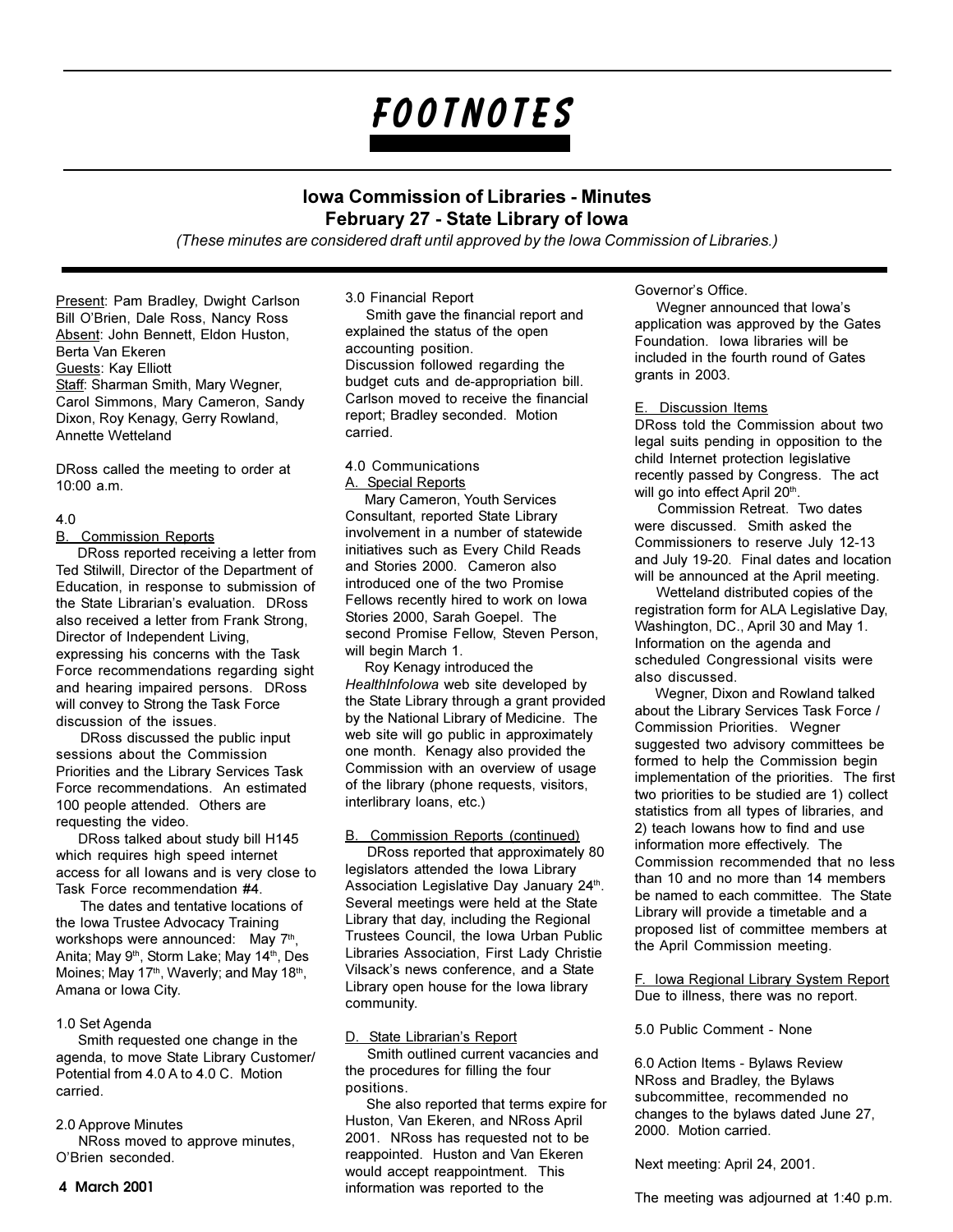### Library trustee advocacy is focus of May workshops

Workshops for public library trustees will be held in May on how to be better library advocates at local, state and national levels.

The State Library, in cooperation with the Iowa Library Association, the Iowa Library Trustees Association and the Iowa Regional Library System, received assistance from Libraries for the Future, a national organization for library advocacy, through its "Communities and Libraries" program.

Attendees will learn about:

- the nature of library advocacy
- · goal setting strategies
- state/local issues affecting libraries
- outreach strategies
- coalition building

Letters were sent to library board presidents asking them to designate a trustee to attend the program, and then to share the information and concepts learned with other local board members. Library directors may attend if space allows.

For more information, contact Sandy Dixon (sandy.dixon@lib. state. ia.us) or Fran Fessler (fran.fessler@lib.state.ia.us), or 1-800-248-4483.

#### **Schedule and Locations**

All programs run from 9:30 a.m. to 3:30 p.m. Lunch will be provided.

#### May 7

**Anita Community Center** 812 Third St. Anita, IA May 8 Four Points Sheraton Hotel and Suites 4800 Merle Hav Road Des Moines, IA May 11 Buena Vista College Hanson Conference Center 8 610 W. Fourth St. Storm Lake, IA May 17 Red Fox Inn 1900 Heritage Way Waverly, IA May 18 Holiday Inn / Amana I-80 Fxit 225

#### **Presenters**

#### May 7 and 8 - Patricia Owens • Recently retired from the Connecticut State Library where she was director of library development.

• Consults with local library boards on advocacy and marketing issues

May 11 - Peter Pearson • President of The Friends of the Saint Paul Public Library in Minnesota • Served six years on the board of directors of Friends of Libraries U.S.A. (FOLUSA)

#### May 17 and 18 - Marianne Roos

• Former reference librarian at the Library of Congress • Former director of Ramsey County (MN) Library

### PLM 1 & 2 classes offered Summer 2001

The State Library is offering Public Library Management (PLM) 1 and 2 in Summer 2001. An extra class is being added to help library directors become certified to meet requirements for Enrich Iowa funds.

The registration fee is \$35. To request a registration form, contact Fran Fessler, (515) 281-5790; 1-800-248-4483; fran.fessler@lib.state.ia.us. Or print a copy of the form from the State Library's website, www.silo.lib. ia.us/certification/cecat.htm.

#### PLM<sub>1</sub>

Registration deadline April 30. Instructor: Bonnie McKewon 10 a.m. to 3 p.m. June 1 **AND** ICN sessions 9 to 11:30 a.m. June 8. 15, 22, 29; July 13, 20, 27

#### PLM<sub>2</sub>

Registration deadline April 30. Instructor: Deb Tobias 10 a.m. to 3 p.m. Monday, June 4 **AND** ICN sessions 9 to 11:30 a.m. June 11, 18, 25; July 2, 9, 16, 23